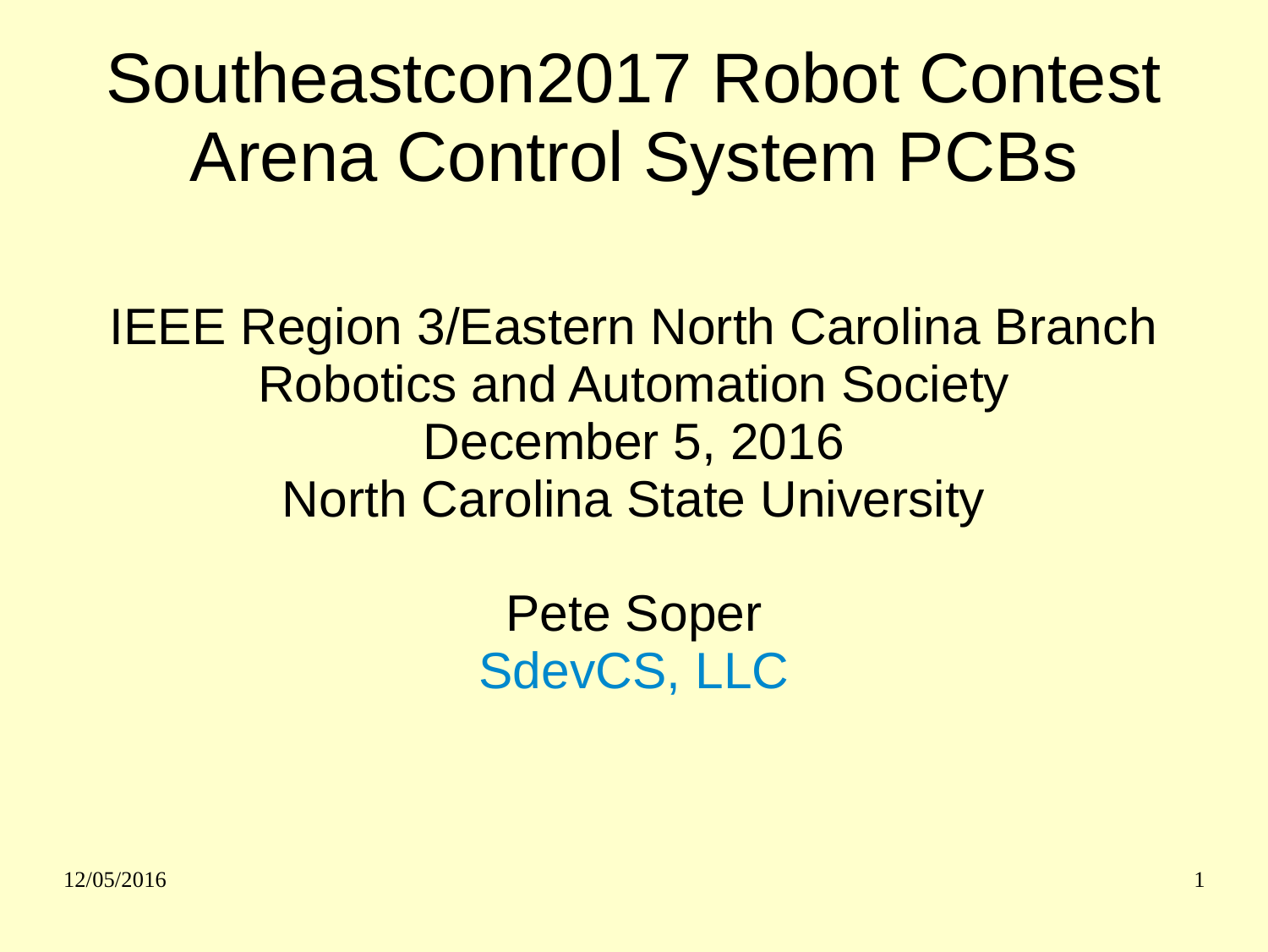# **Outline**

- Arena PCB design & construction
	- Problem space
	- Design, economics and vendor choices
	- Assembly
	- Results
- Q&A
- (Mockup demo/show & tell by Rod Radford after talk)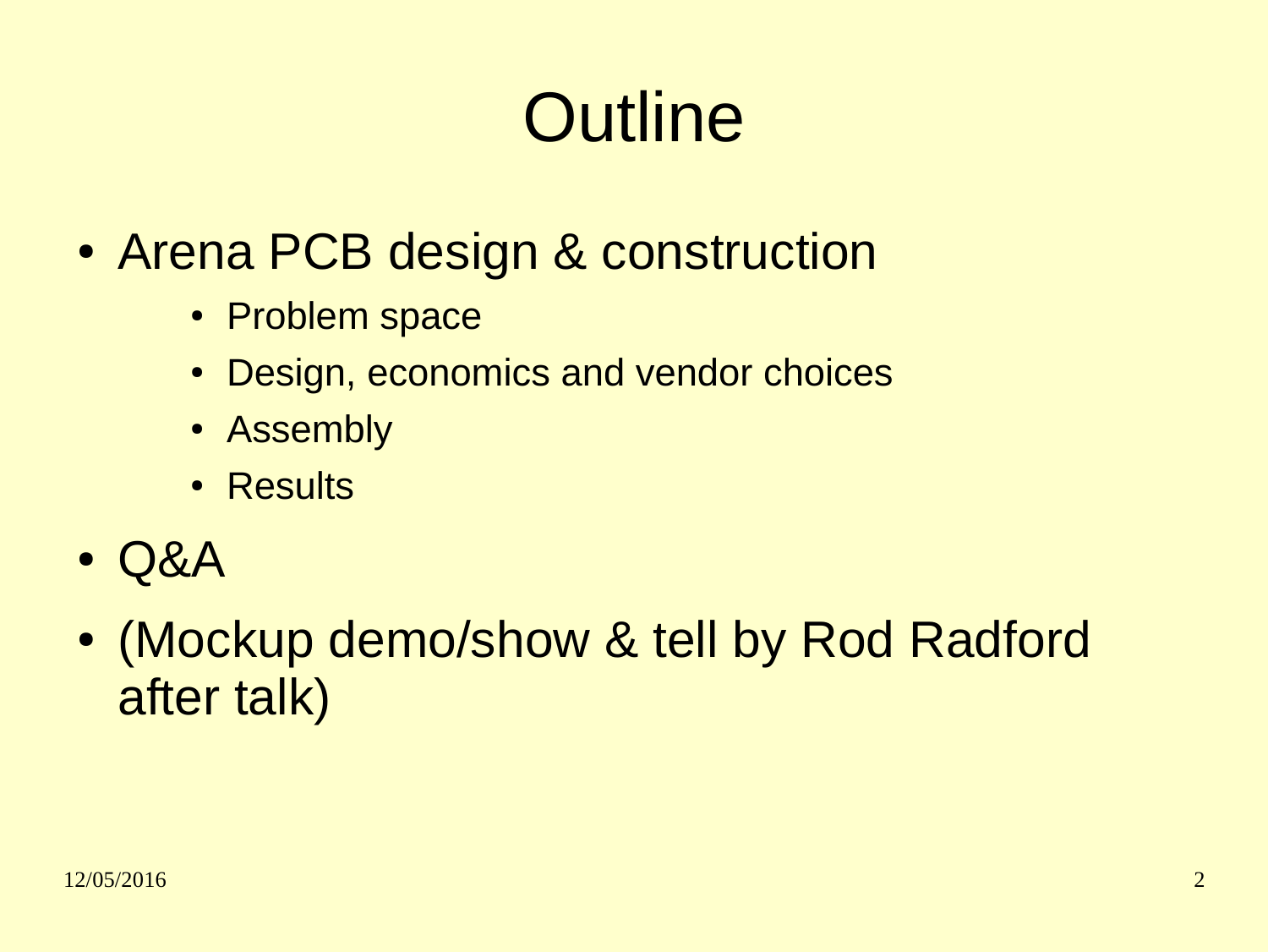#### References

[Contest Rules](http://sites.ieee.org/southeastcon2017/files/2016/10/MMXVII-October-9-release.pdf)

(http://sites.ieee.org/southeastcon2017/files/20 16/10/MMXVII-October-9-release.pdf)

[These Slides](http://SDevCS.com/talks/IEEE-12052016/slides.pdf) (http://SDevCS.com/talks/IEEE-12052016/slides.pdf)

[Photo Gallery](http://SdevCS.com/talks/IEEE-12052016/pics/index.html) (http://SdevCS.com/talks/IEEE-12052016/pics/index.html)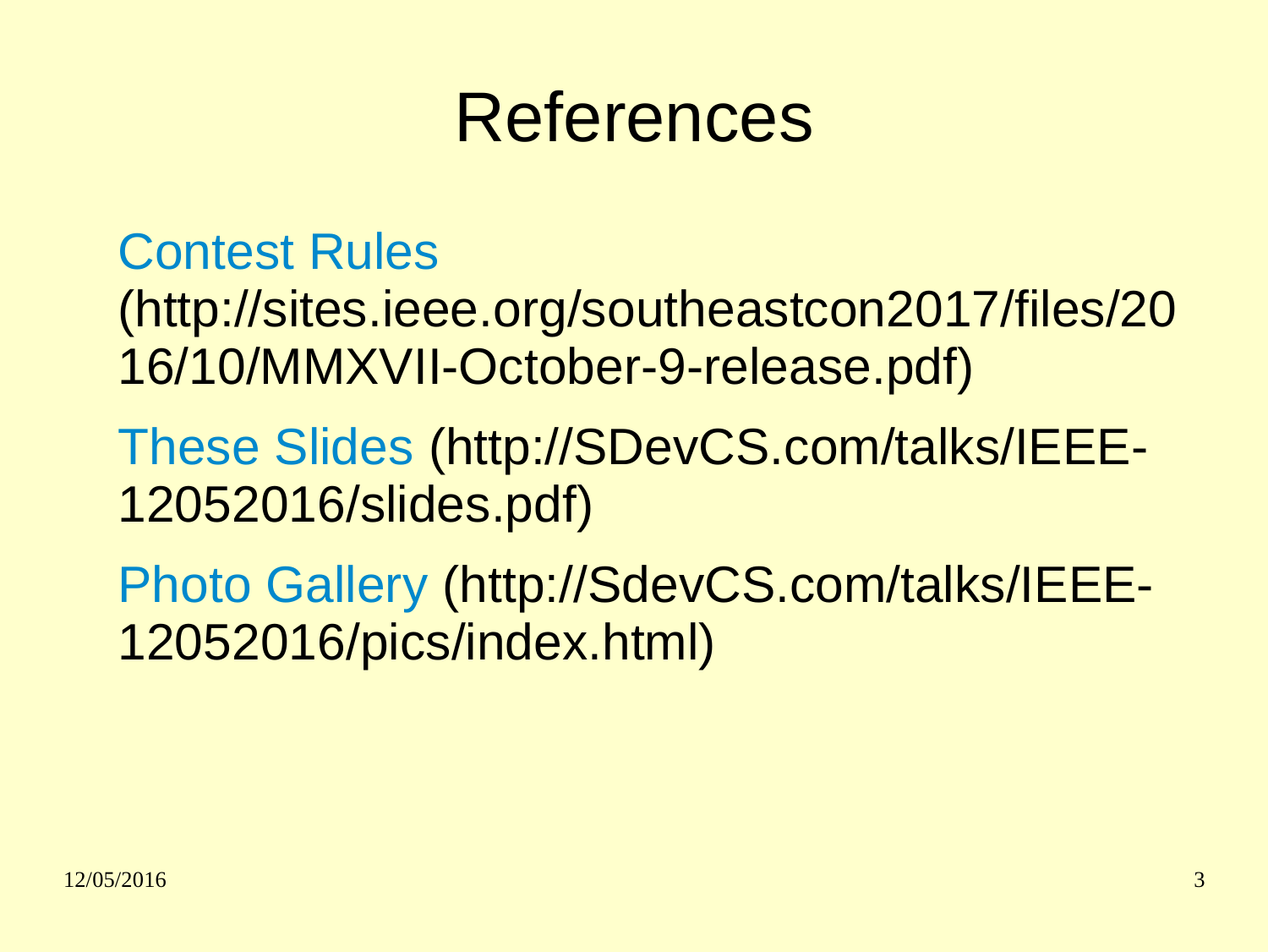## Problem Space

- Create PCBs for [robot contest arena](http://sites.ieee.org/southeastcon2017/files/2016/10/MMXVII-October-9-release.pdf)
- Arena electronics operating in "dynamic environment"
	- Hundreds of energetic students
- Stable, uniform, reproducible system required
- Rod Radford decomposed arena electronics into five subsystems augmented by Arduino, LCD Display, and relay board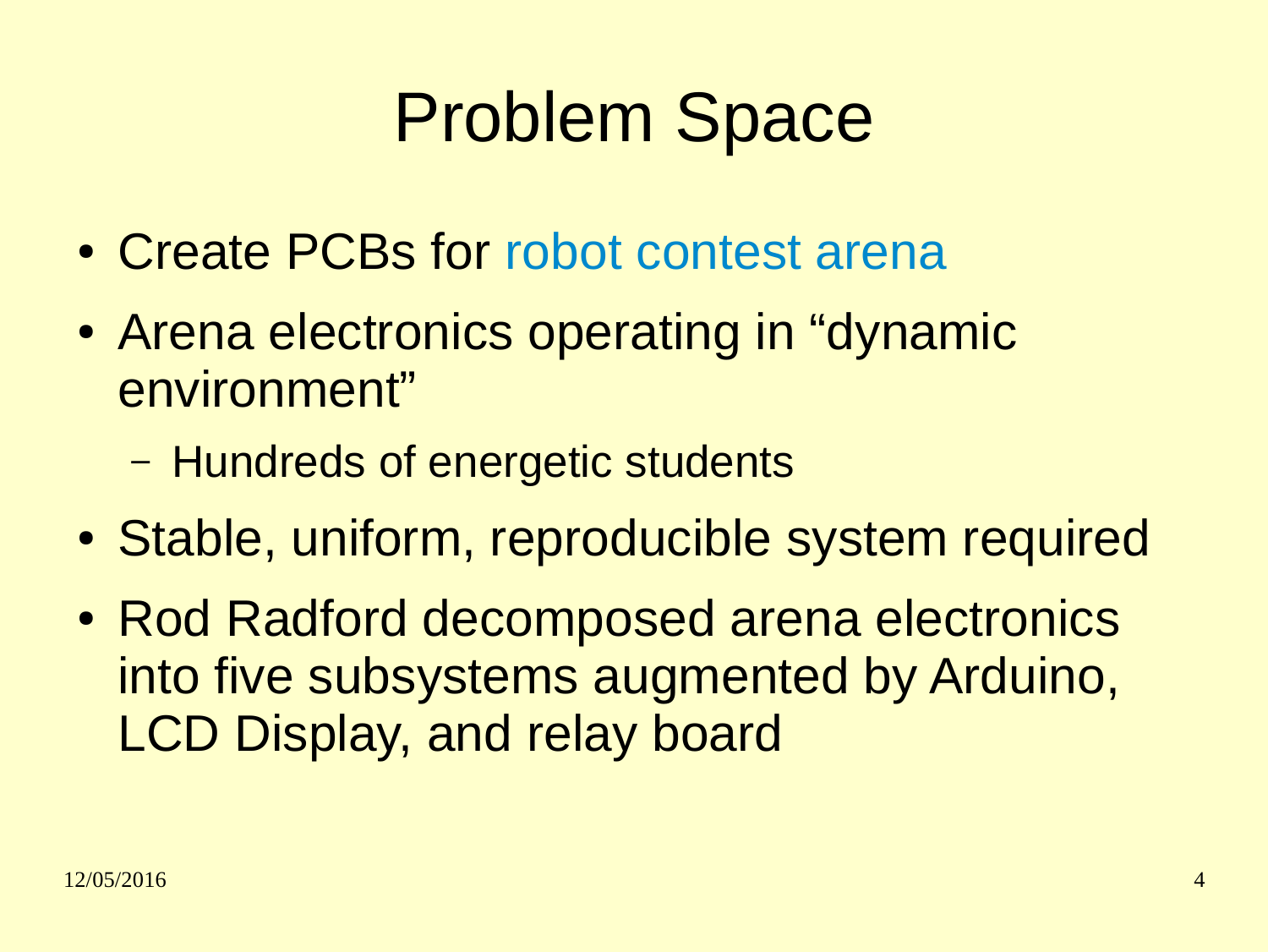### PCBs 1-3

- Controller
	- Start, stop buttons and glue for I2C, power to LCD
- Stage 1 Probe Pads and Mystery Components
	- Five pads 72 degrees apart around a central pad
	- Simple components connected from center to outside pads by contest-selected relay settings
- Stage 1 Relay Controller
	- I2C to GPIO driving Sainsmart relay board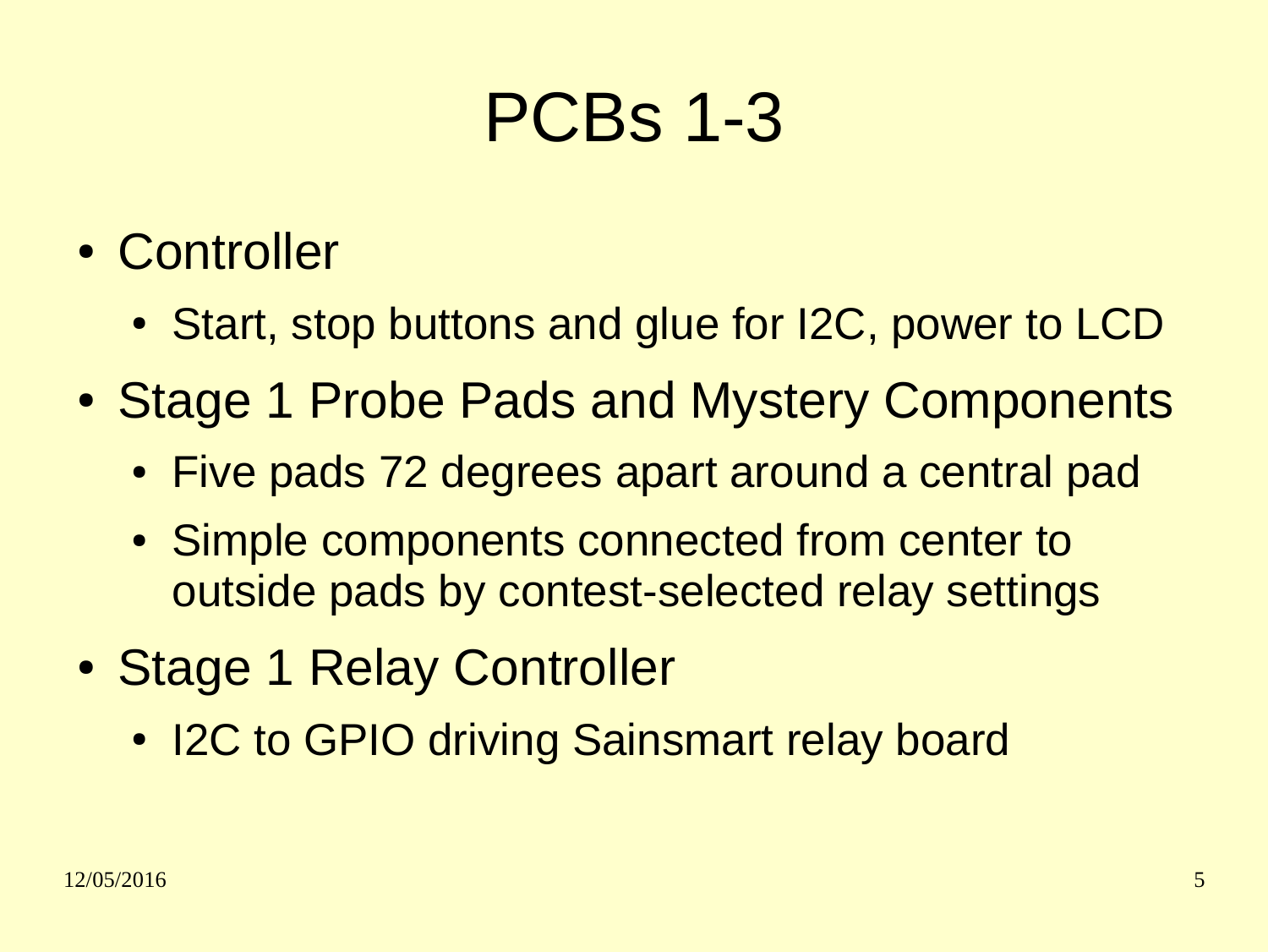#### PCBs 4-5

- Stage 2 Arduino shield
	- System connections and control
		- I2C, GPIO to controller, relay boards
		- Connection to quad decoder board
		- Magnet coil (FET) switch
		- "Light saber" Neopixel LED and vibration sensor connections
	- Uno shield form factor
- Stage 3 RGB LED and Quadrature Encoder
	- Queue R2D2 in *Star Wars* here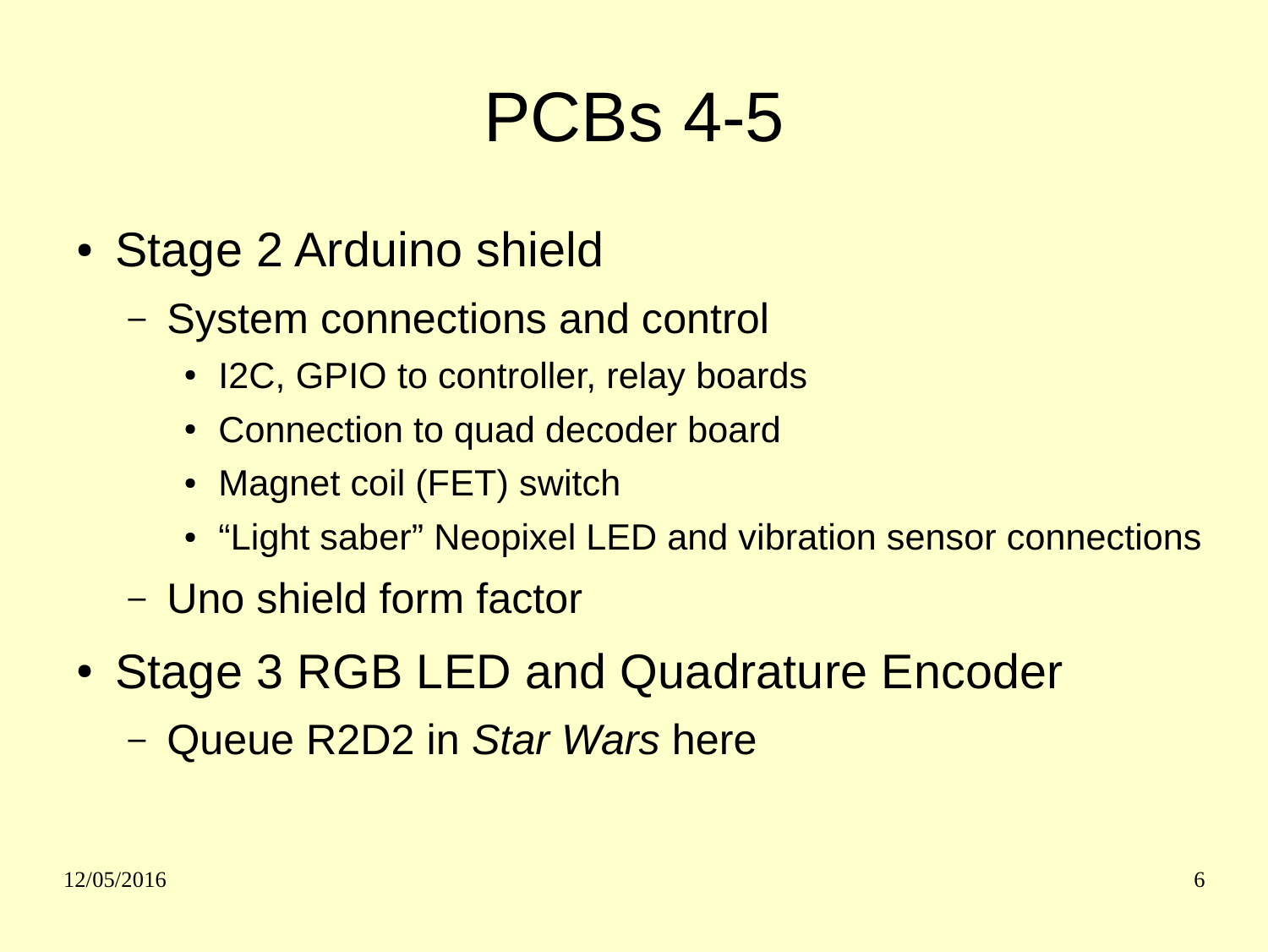## Design Issues

- Probe board too large for free Eagle: Welcome to KiCad
- Large board also forced offshore (\$31 vs \$234 for needed probe boards)
- Some contestants may choose to build arena controllers for practice
	- Through hole components
	- Avoid hard to find components
	- Don't squeeze boards too hard for the sake of cost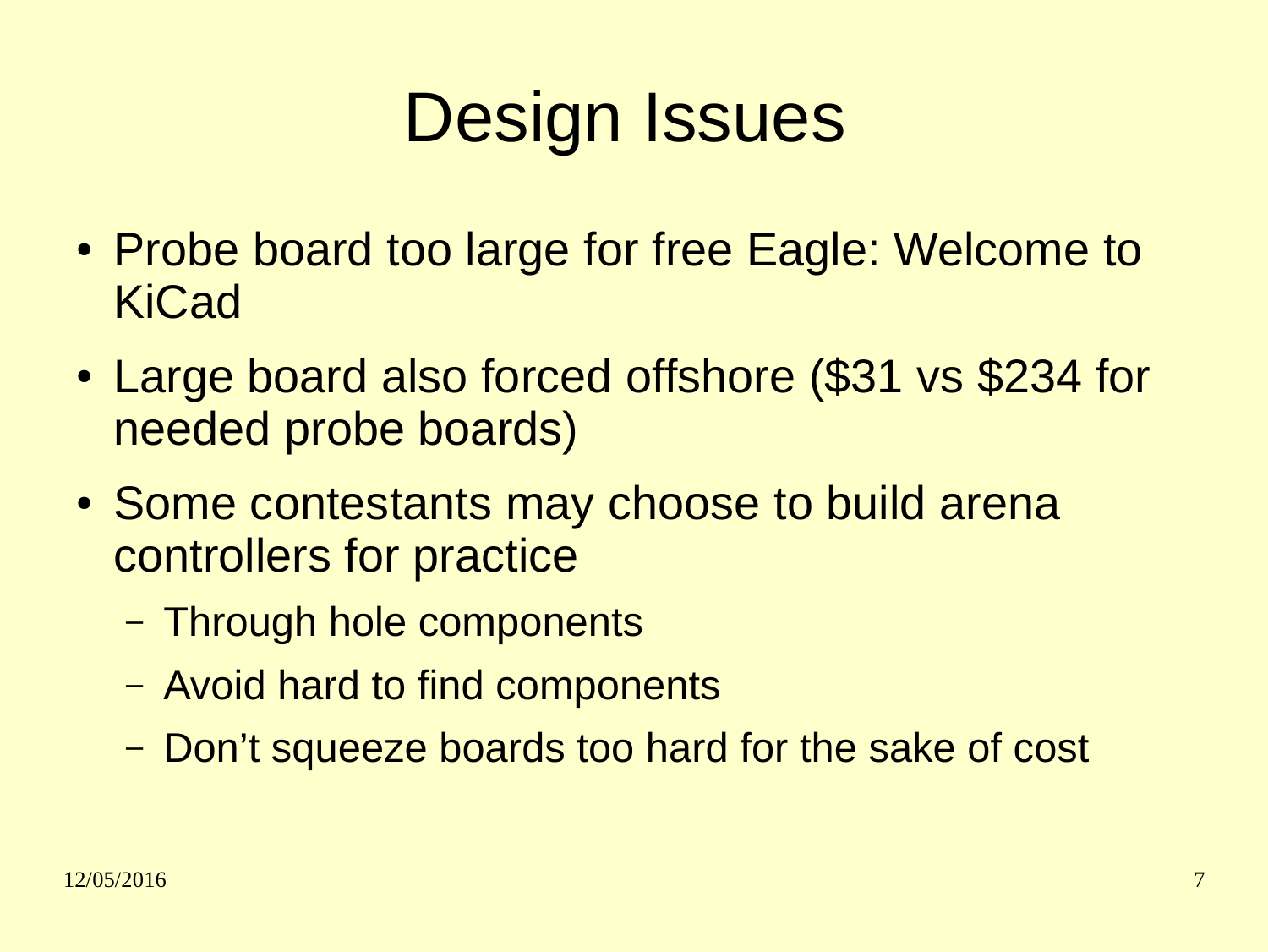# Designing the Boards

- Custom components required:
	- Probe target: big fat pad with no hole in it
	- Large inductor for probe pad
	- PCA9671 I2C to 16 gpio chip
		- Found existing footprint, but wish I hadn't
	- Mounting pad for 4/40 or 3mm screw
		- Prevents routing or copper underneath screw
		- Uniform mount for most boards (6mm holes for probe board)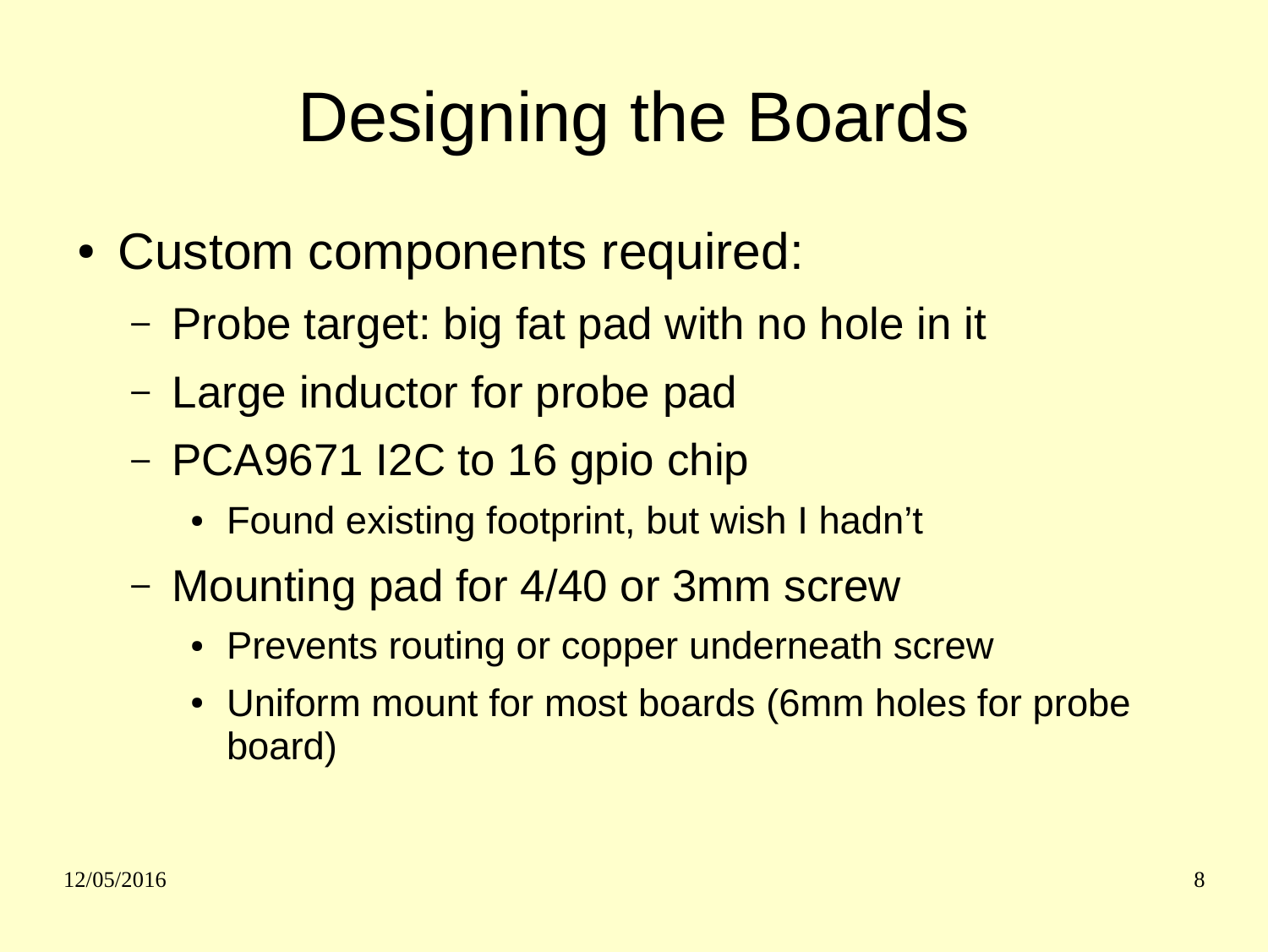# Designing the Boards – 2

- Existing I2C to GPIO board by Iowa Scaled **Engineering** 
	- Straight forward CC-BY-SA license
	- Added attribution up front, careful to maintain it
	- But many changes!
	- Other I2C chip might have been easier to use
	- Turned out to be fine, and saved time as a known good solution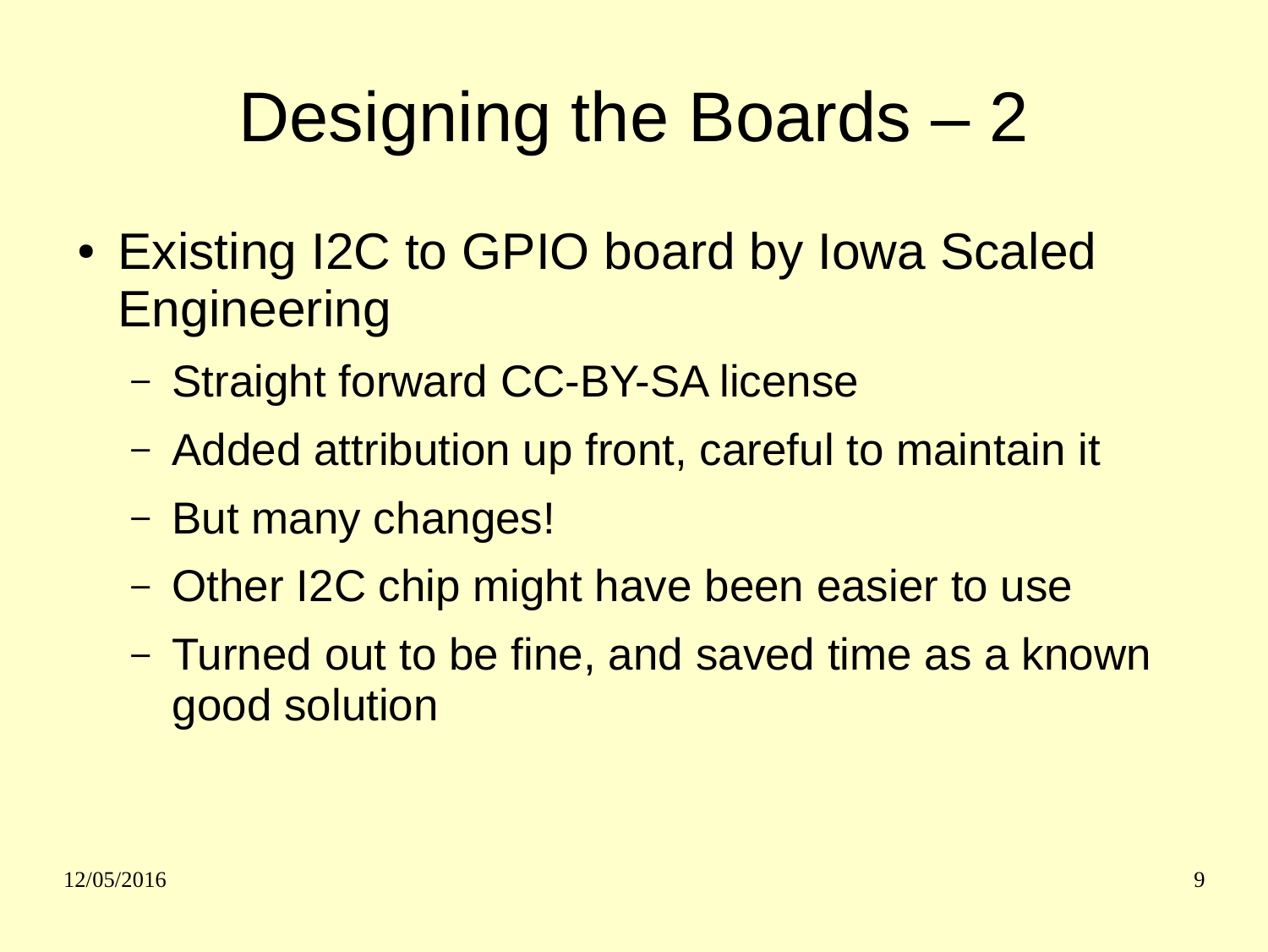## Schematic Capture

- Schematic expresses the circuit symbolically
- Started with version control
	- Easily revert if barking up wrong tree with design
	- GitHub is a dead-easy way for others to fetch files
- Print to PDF easy way to publish
- Used most common Eagle CAD library components practical such as Sparkfun, Adafruit, etc. Ditto for KiCad (but component mapping to symbols distinct step)
- KiCad effort started from square 1.003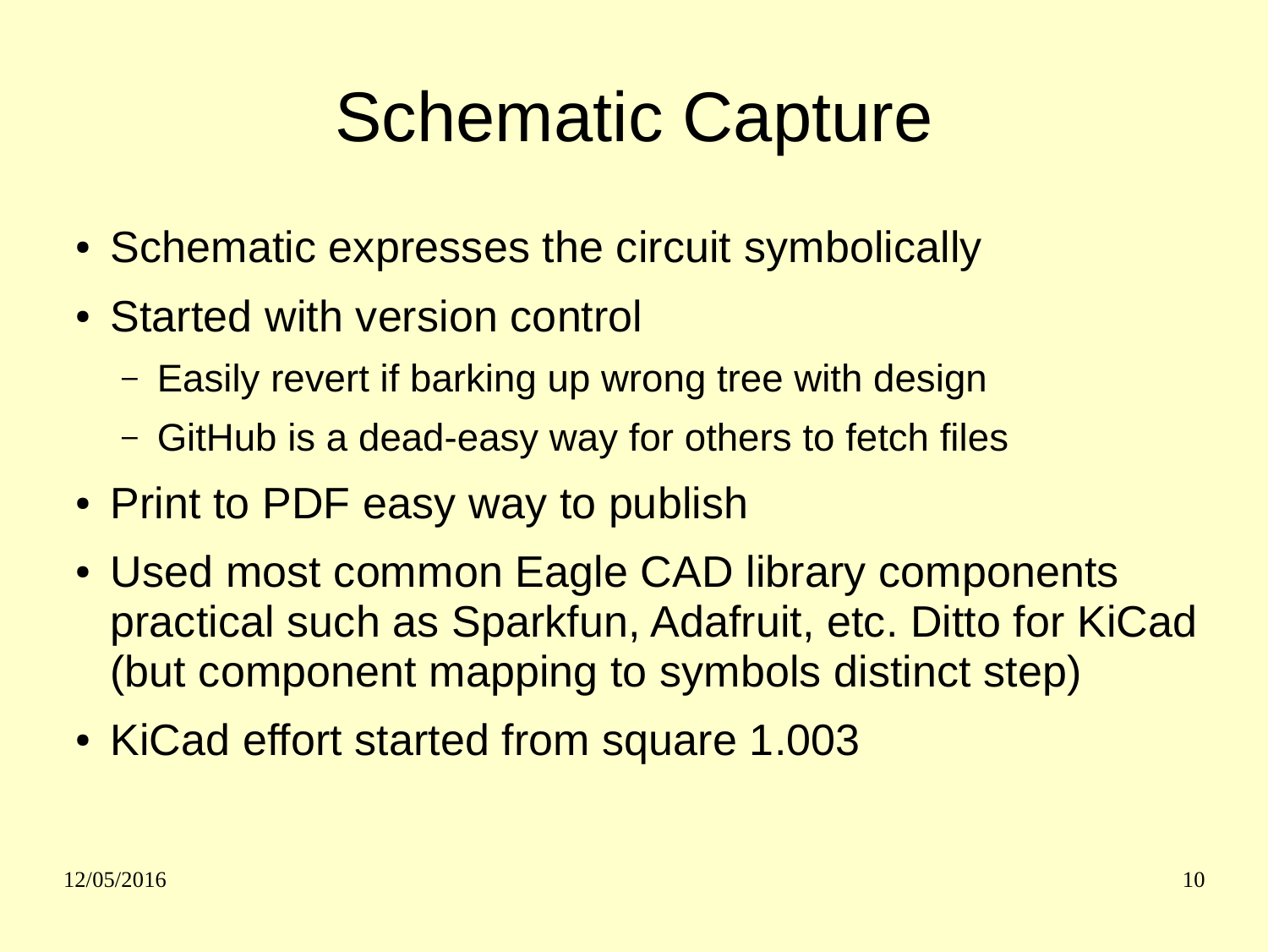# Schematic Capture Tips

- Think about doc up front to avoid confusion and use of space that may be hard to reclaim
	- Frames
	- Version numbers
- Pay attention to grid size.
	- The world and his dog uses .1" grid for library components
- Follow Appendix B of *The Art of Electronics*
	- Schematic stricter than software: poor style often == nonfunctional circuit!
	- Margins around schematic make great space for notes!
- Electrical Rules Checks are your friend, and friends check friend's schematics.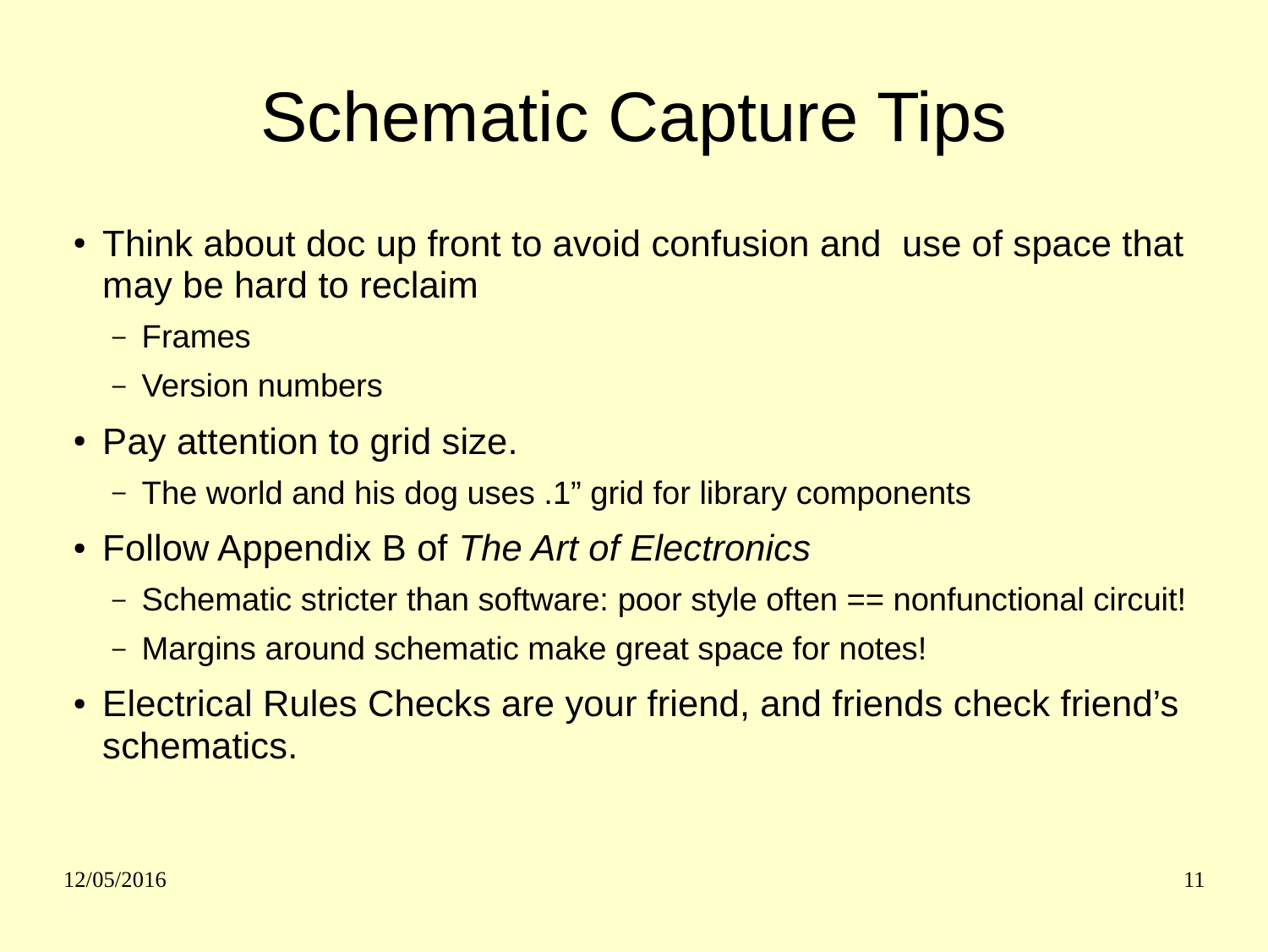# Layout

- Catch-22 with respect to units in some cases
	- Must use inches some times
	- Must use metric other times (stay relaxed)
- Come to agreement about dimensions, mechanical aspects, mounting EARLY. Check CAD footprints against actual component drawings (ignore at your peril!)
- Don't stress the vendor's process if you don't have to: thin traces and close spacing for the sake of cool risks over-etching and fragile assembly conditions
- Ask yourself, "How much current is going through this trace for how far?" Use easy to find calculators to see what voltage drops and temp rises are involved for marginal cases.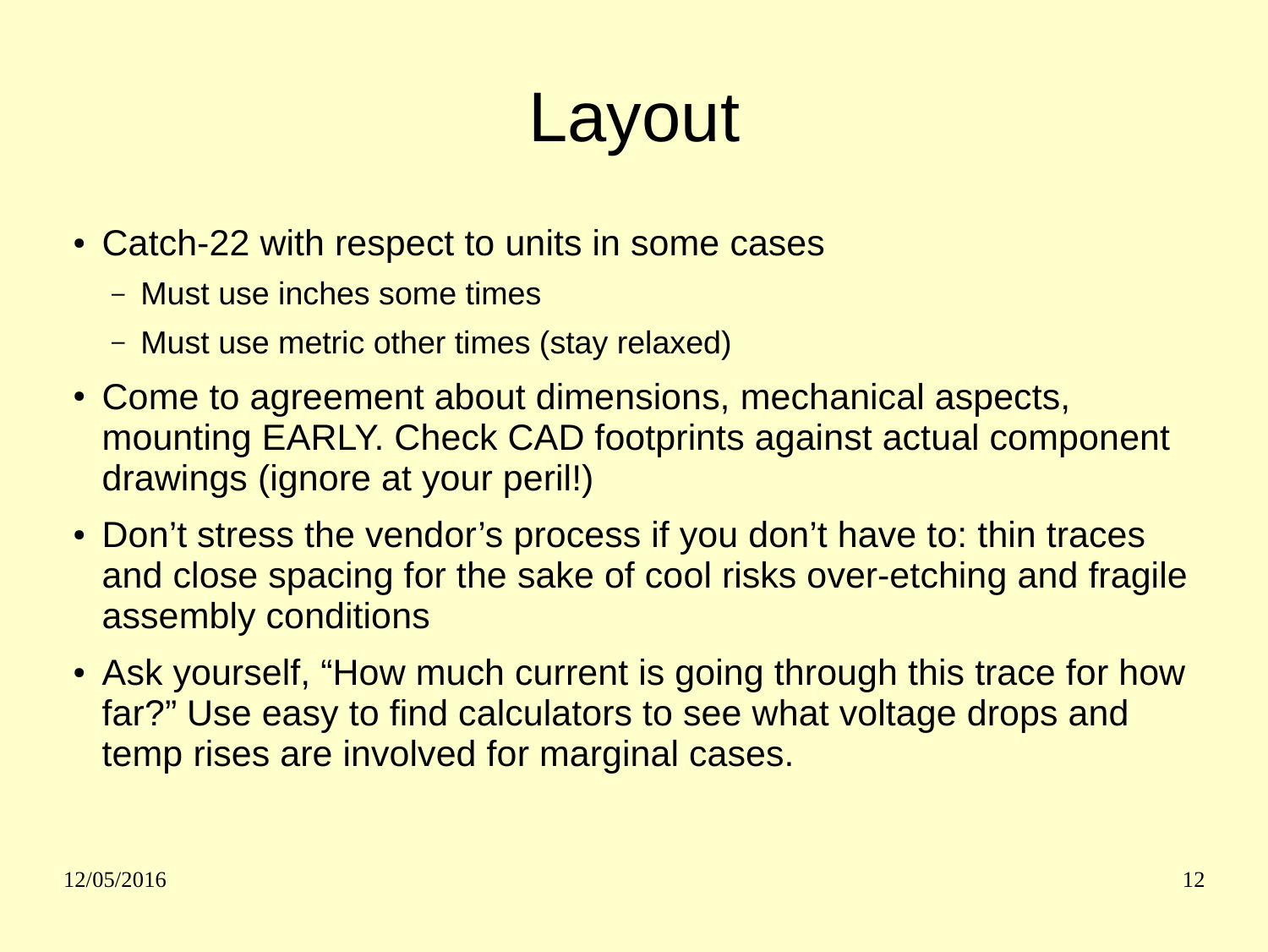## Layout – 2

- Design rules are your friend
- Check for air wires (unrouted nets)
- Strike happy medium between size (minimizing cost) and all the headaches that come from things being jammed together
	- Students might build this thing
- Get others to look at layout early and often
- In Eagle, vector fonts work; proportional don't
- Life is short, autorouters allow for FREQUENT updates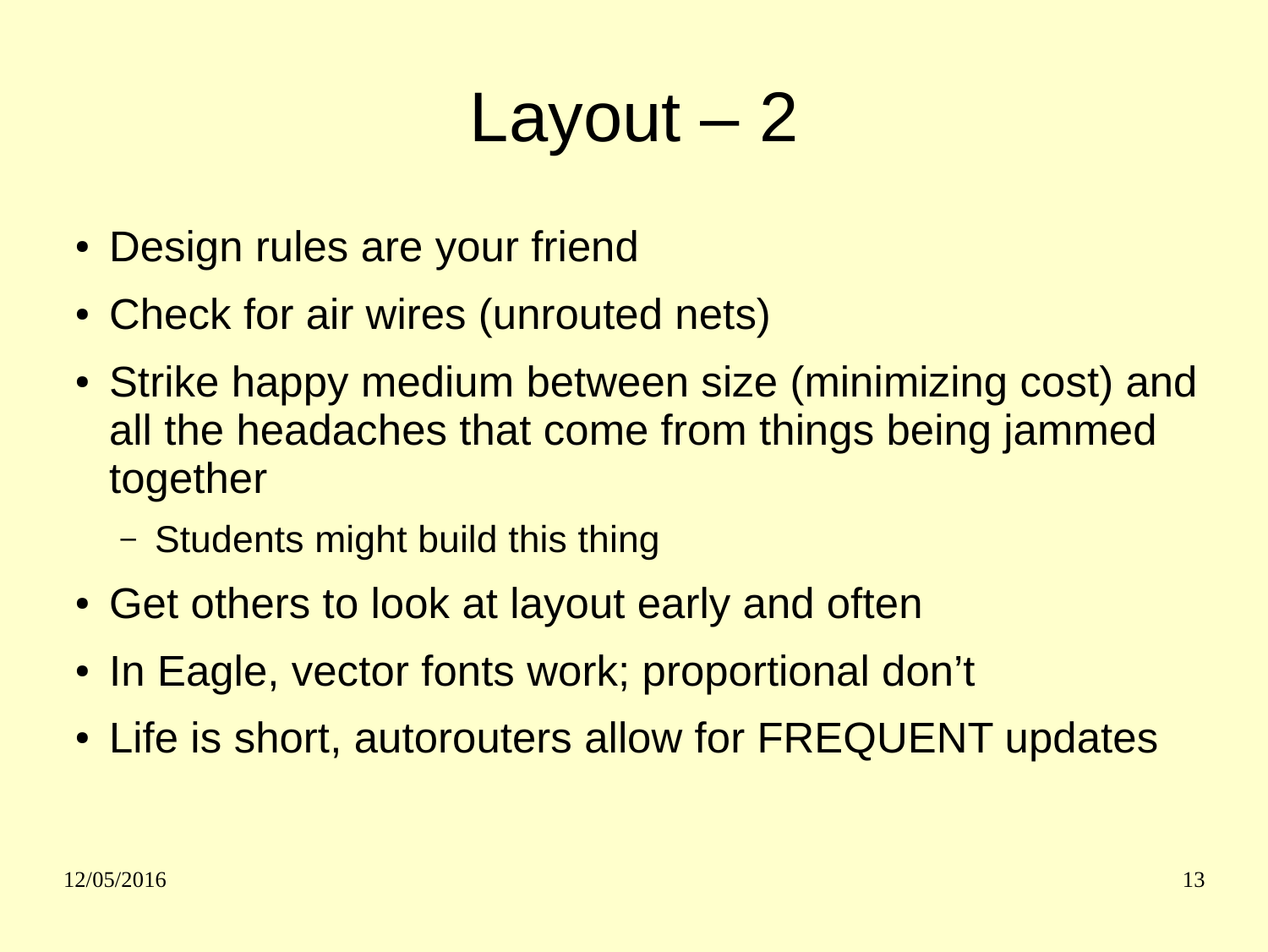# Preparing for Fab

- Walk through components, nets of schematic
- Quadruple check connector layout and visualize connections (does this RJ45 plug have to pass through an electrolytic cap to get into the jack?)
- Use a gerber viewer and/or fab's rendering of the board. Turn layers on and off and ask yourself, "Is this going to be in the right place?"
- Put the exact files you submit to fab in a safe place for reference. Likewise design files used to make the files for fab.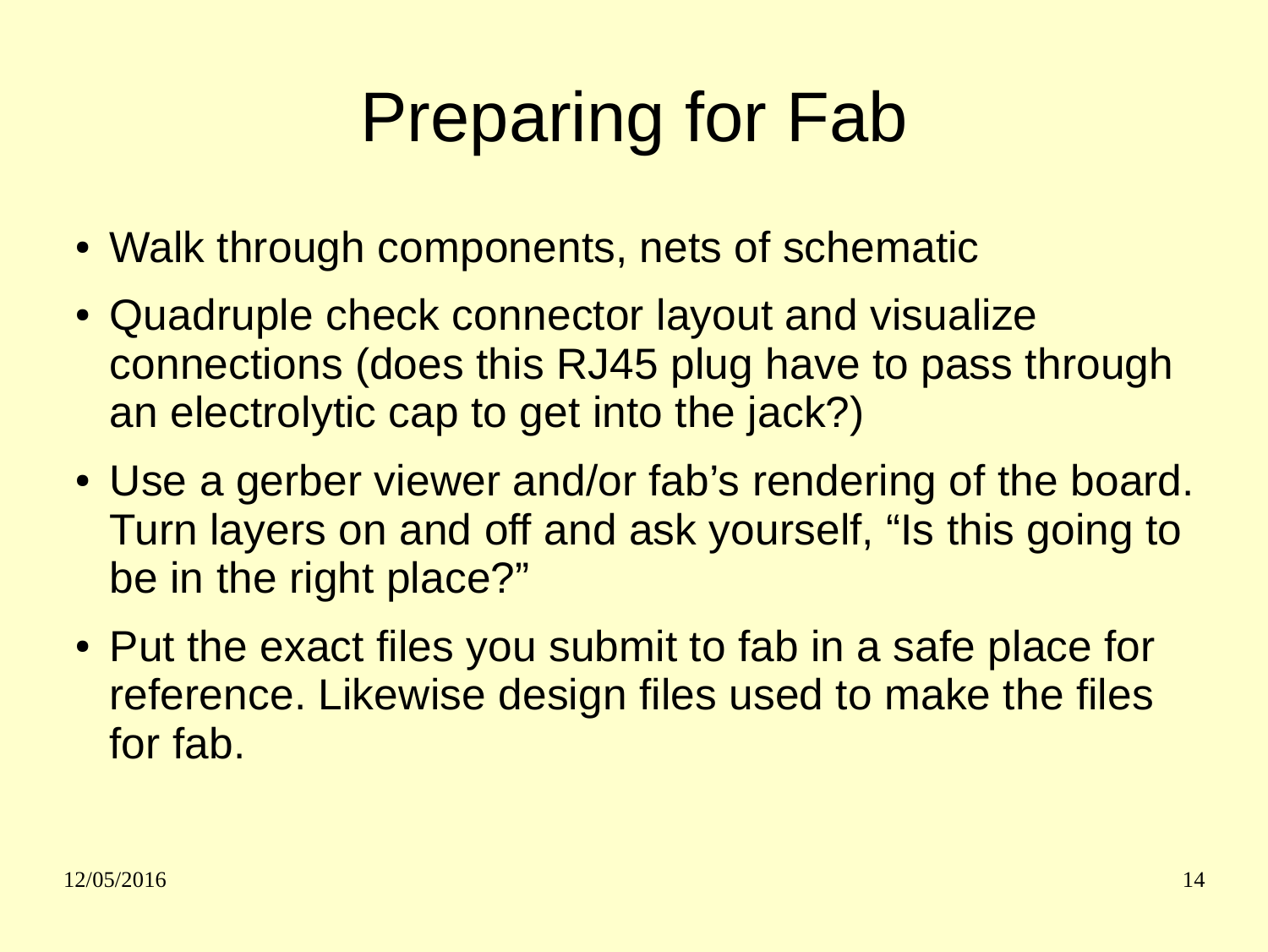## PCB Vendors

- [http://pcbshopper.com](http://pcbshopper.com/)
	- Compare PCB fab vendors
	- Approximate answer to "Which is cheapest?"
	- With a little reading, answer to "Which is best?"
- [http://oshpark.com](http://oshpark.com/)
	- Price cannot be beat for small boards, harsh for large
	- Two week turn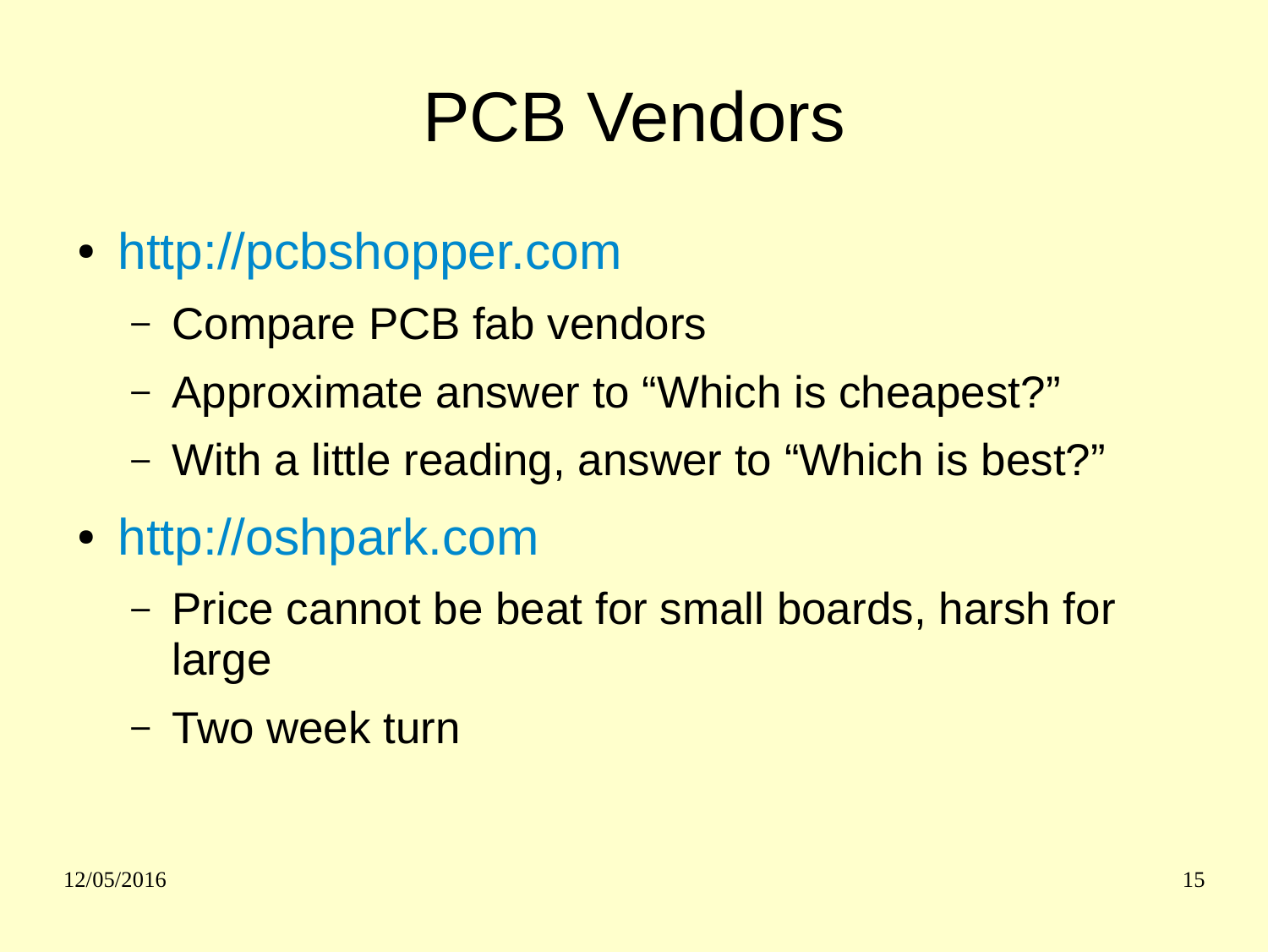### PCB Vendors - 2

- Offshore choices
	- See pcbshopper, **read the reviews**
	- **Look for vendor that is doing fab, not fronting fab**
	- For example, Seed Studio is the WRONG CHOICE
- PCBWay chosen after cautious review
	- Offer interesting panelization options with V-groove
	- Extremely competitive prices and shipping choices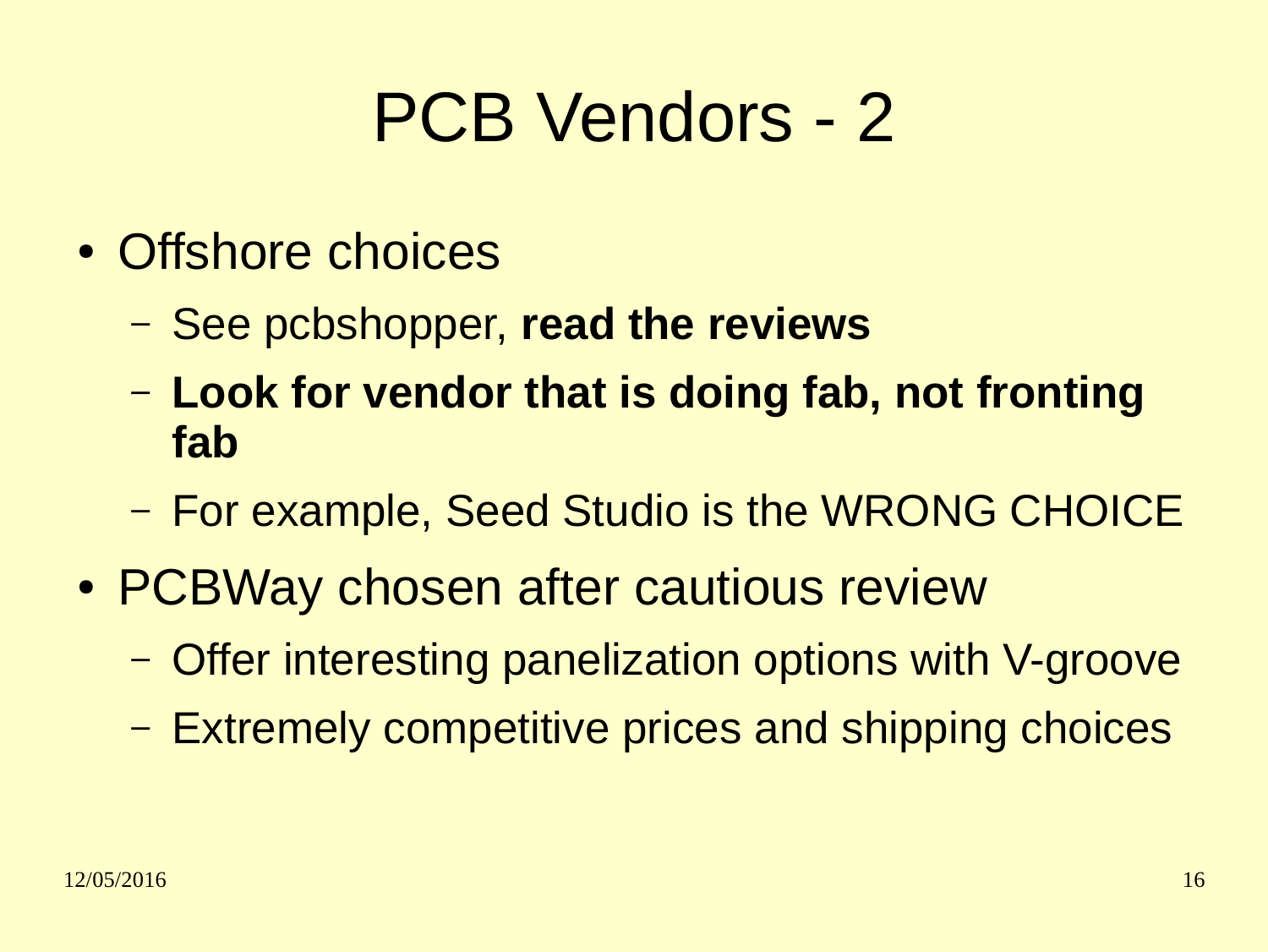### PCB Economics

- Probe board from PCBWay \$3.10, delivered 7 ½ days after order submitted
- Probe board from OSH Park: \$26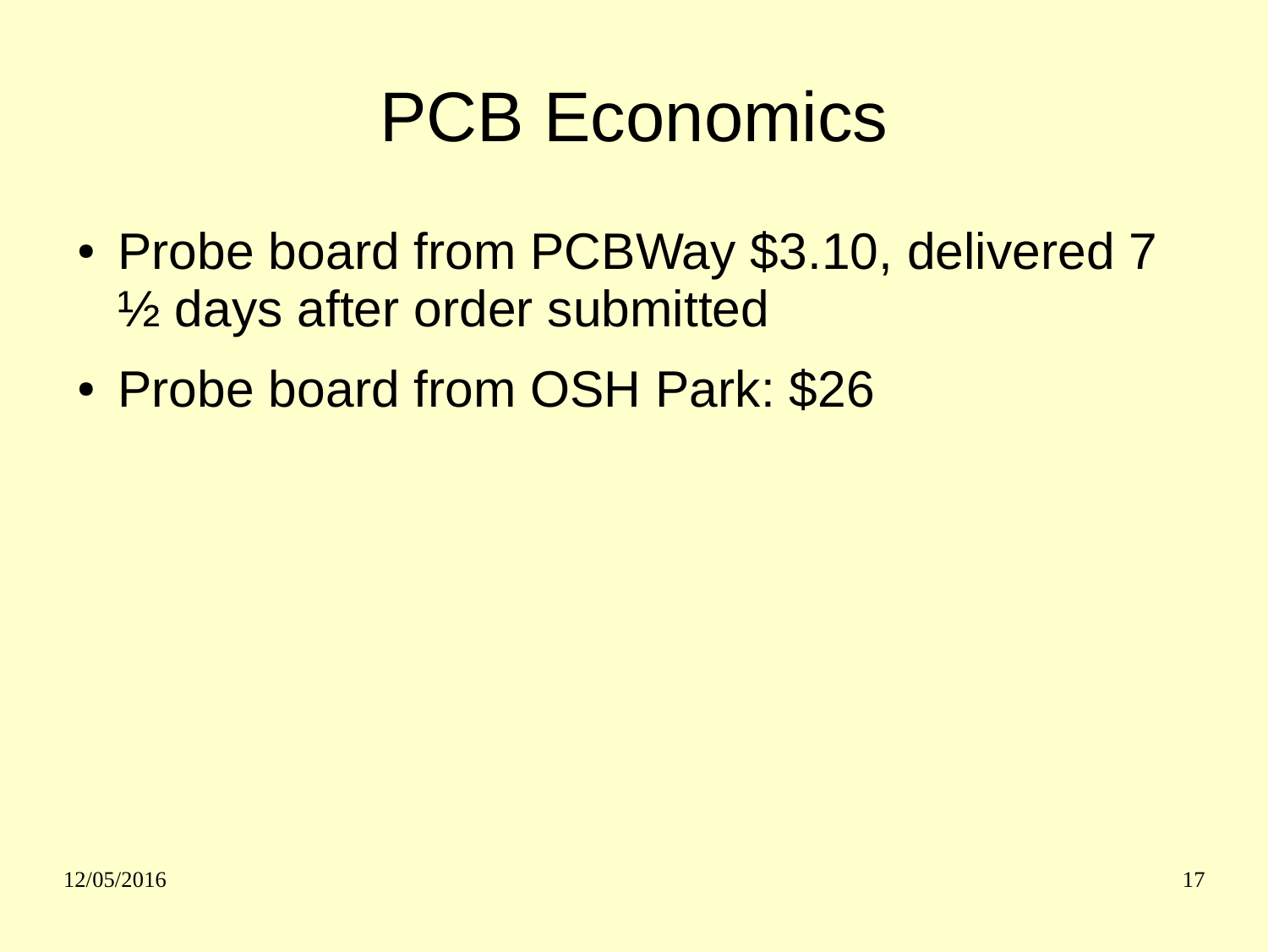# Assembly: "Board Bringup"

- Are any two pads on this board shorted because of a fabrication or design error? Ditto for opens.
	- Inspect the board, most especially traces that will be underneath things later
	- Perform "smoke tests"
	- Assemble and test the board incrementally
- Build and fully test and exercise one board first before your expensive parts are installed onto beer glass coasters
- Think about the 3D aspects of parts. Putting all the parts in the board before soldering is often useful for answering the question "But will it **really** fit?"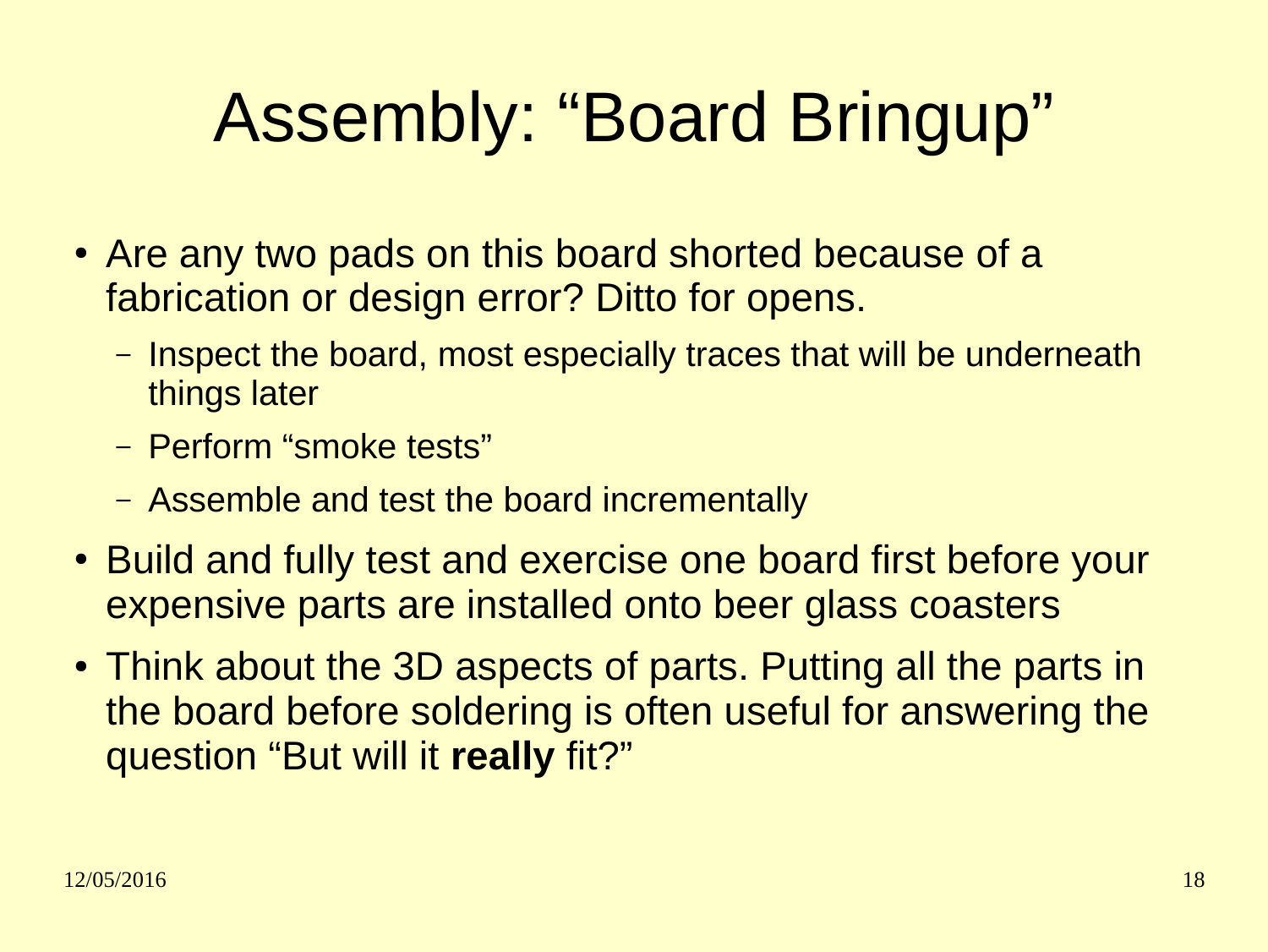## Vendor Results for Arena PCBS

- PCBWay defects in probe board
	- Drill misses in some of the mounting holes took bite out of perimeter
	- Extremely uneven plating of the bad holes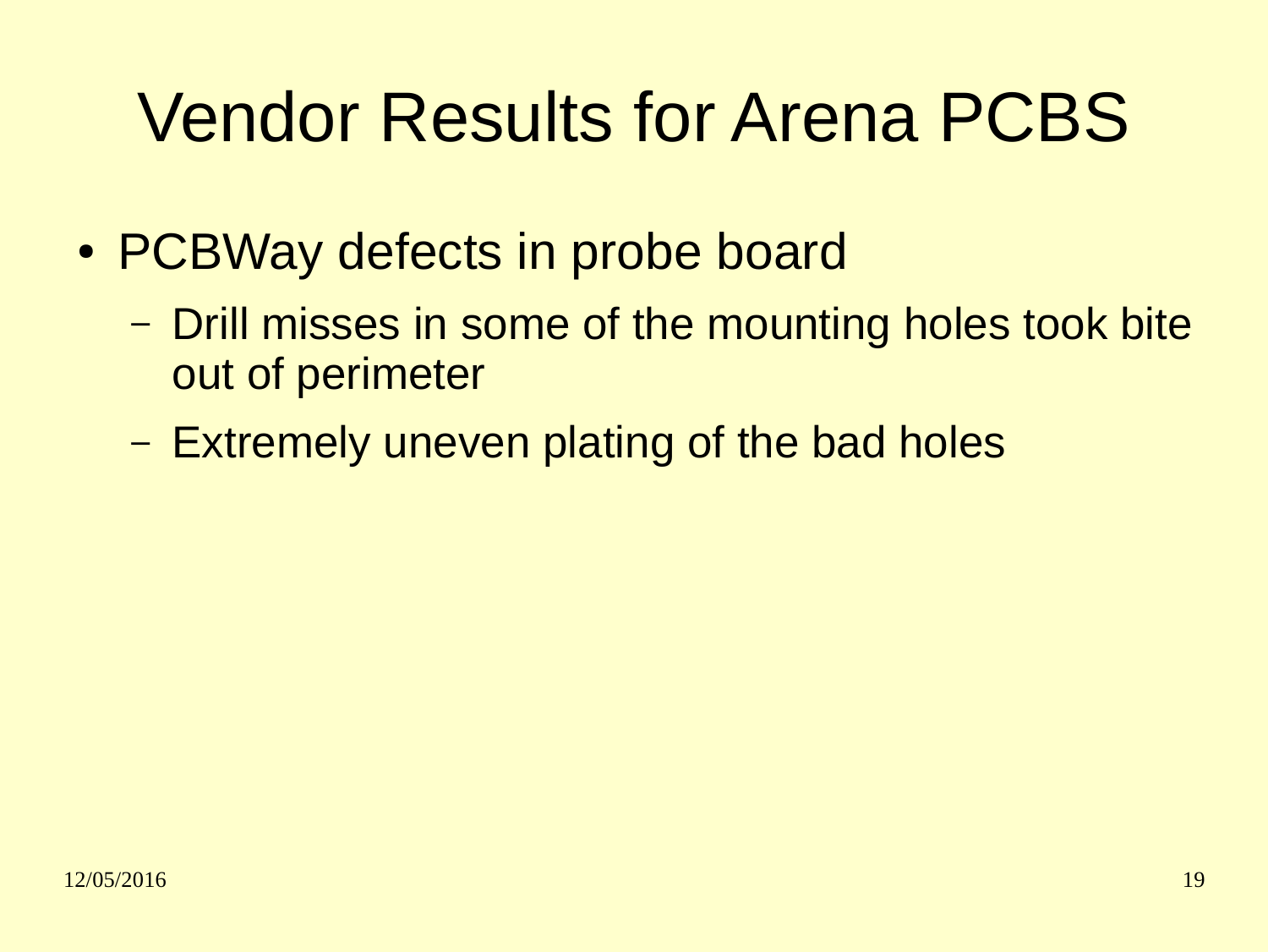#### Probe Board Bad Hole Example

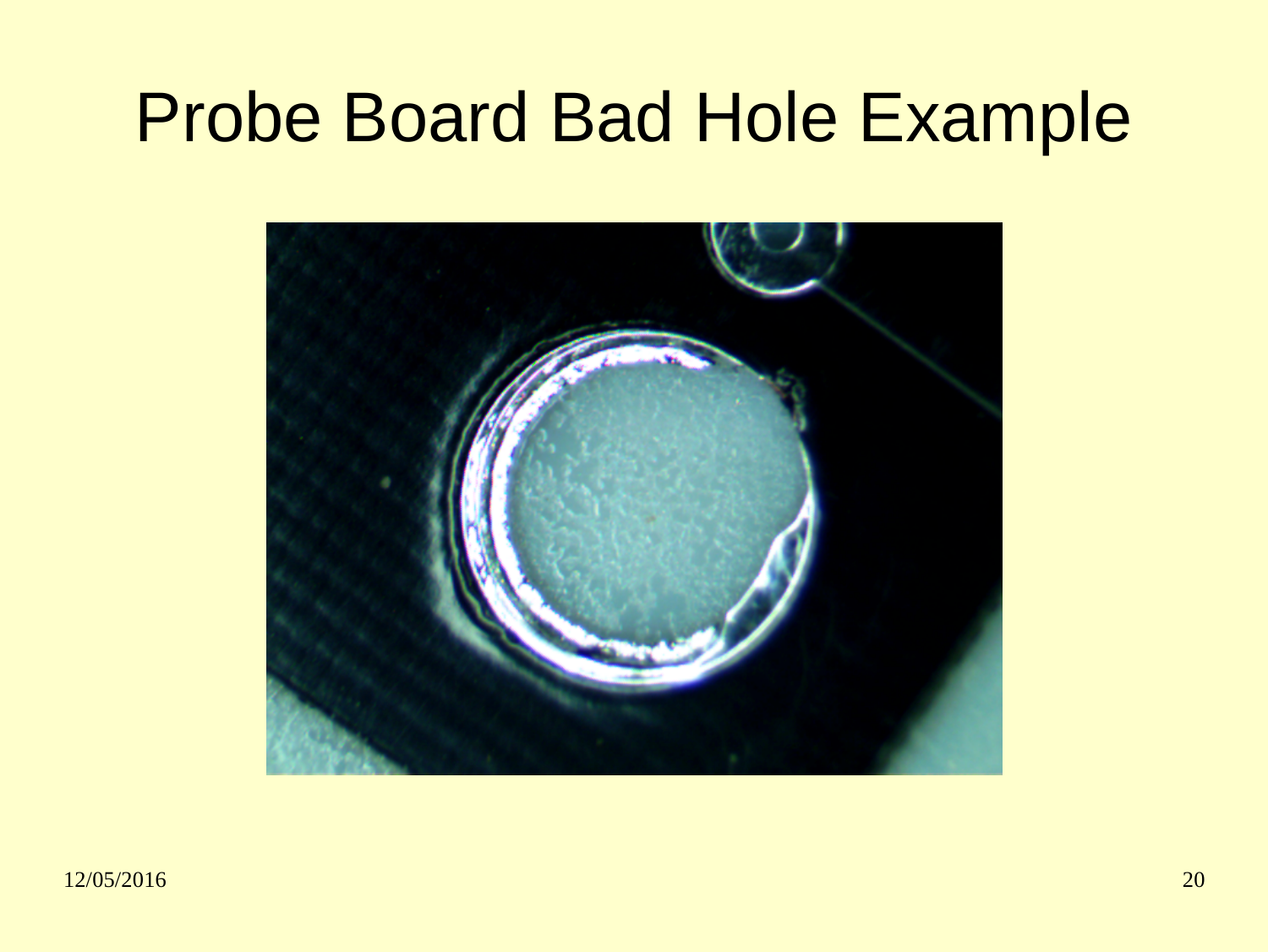## Vendor Results - 2

- Unrelated boards also ordered from PCBWay
	- Used their "official" instructions for generating gerbers from the Eagle board file
	- Used an Eagle "CAM" file (computer aided manufacturing)
	- Listed as being Sparkfun's file
	- Is in fact the current, **official Sparkfun file**!
	- Here is why this is so surprising: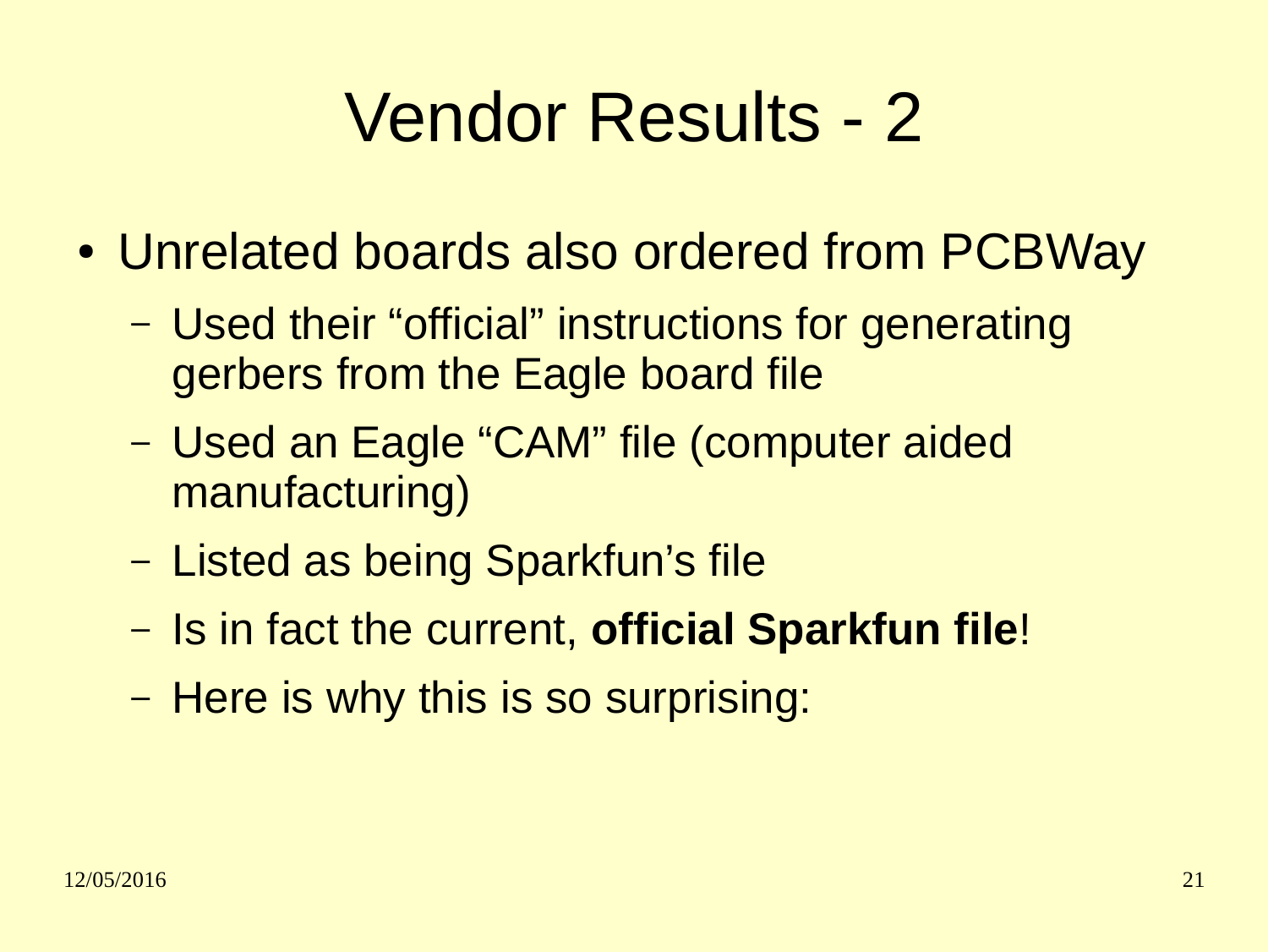## Notice anything missing?

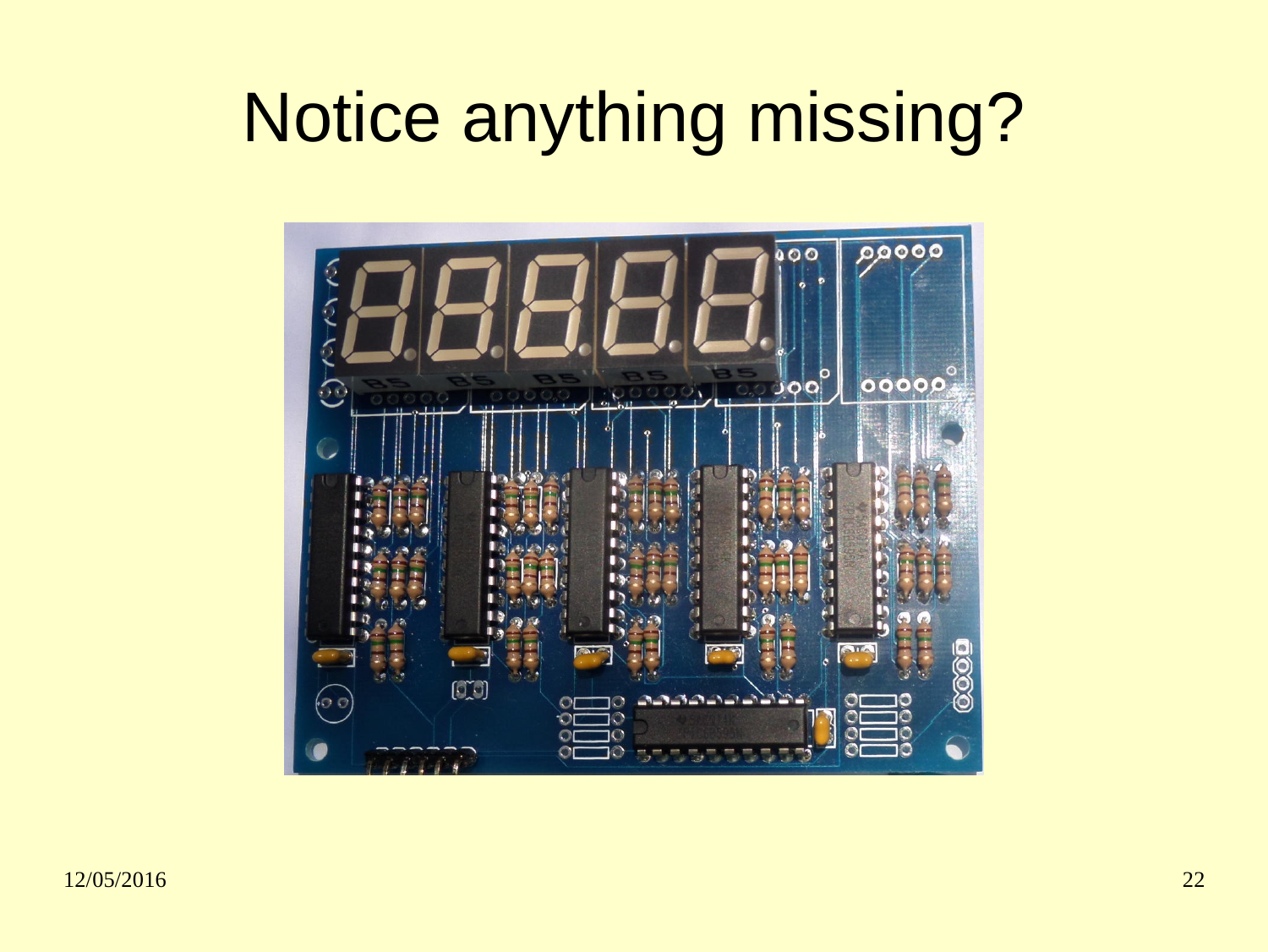## Vendor Results - 3

- Query sent to Sparkfun about why their official CAM file omits tNames and bNames from generated gerber files: will report response
- All OSH Park boards flawless, as usual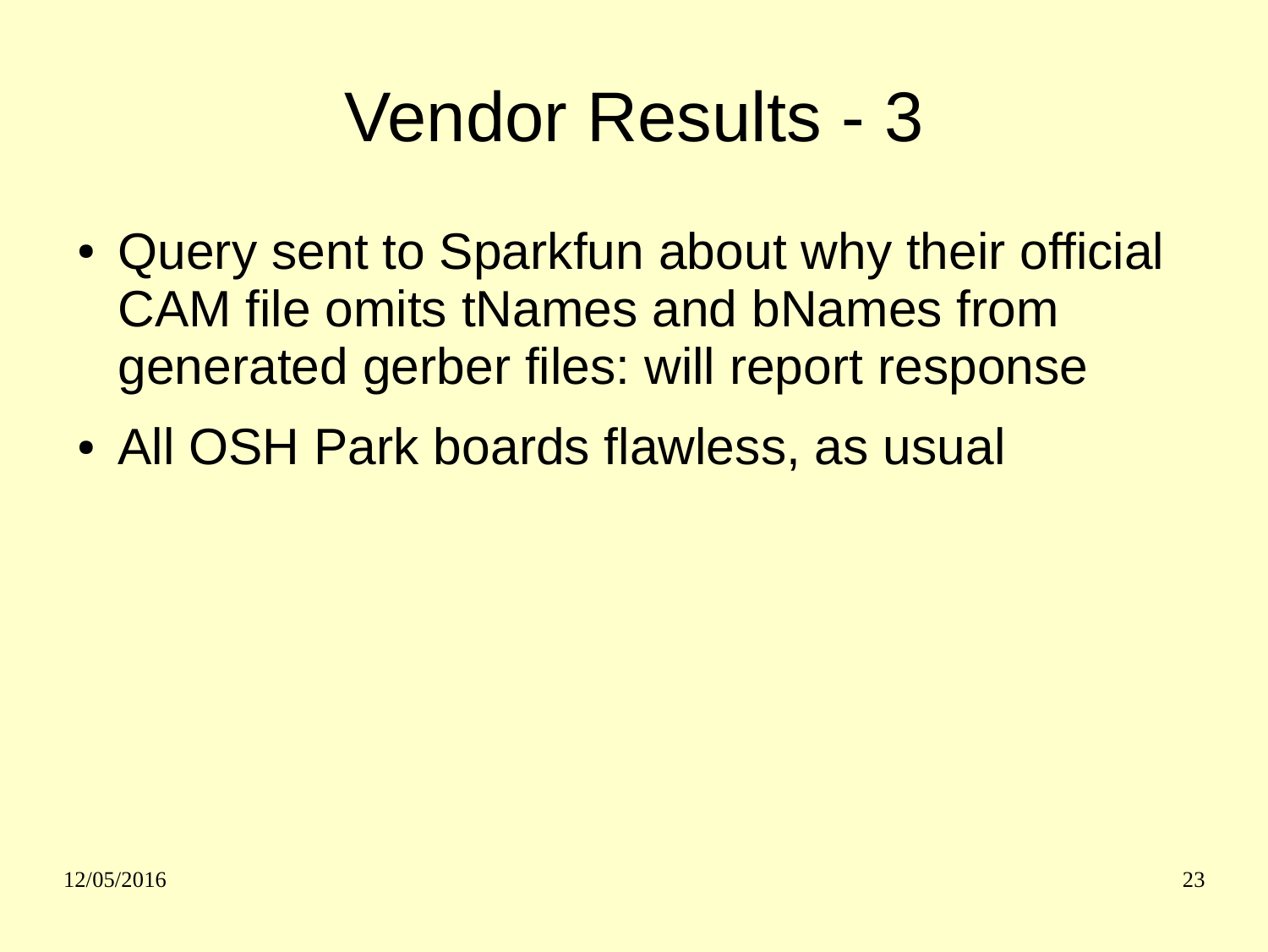### Arena PCB Scorecard

- Controller: Fully functional, but connector placement may need rethink
- Probe pad board: Fully functional but will reflow-solder brass 'armor plates' over pads to withstand sharp pointed probes
- Relay board: Botched a few connections but easily fixed with cuts and wires